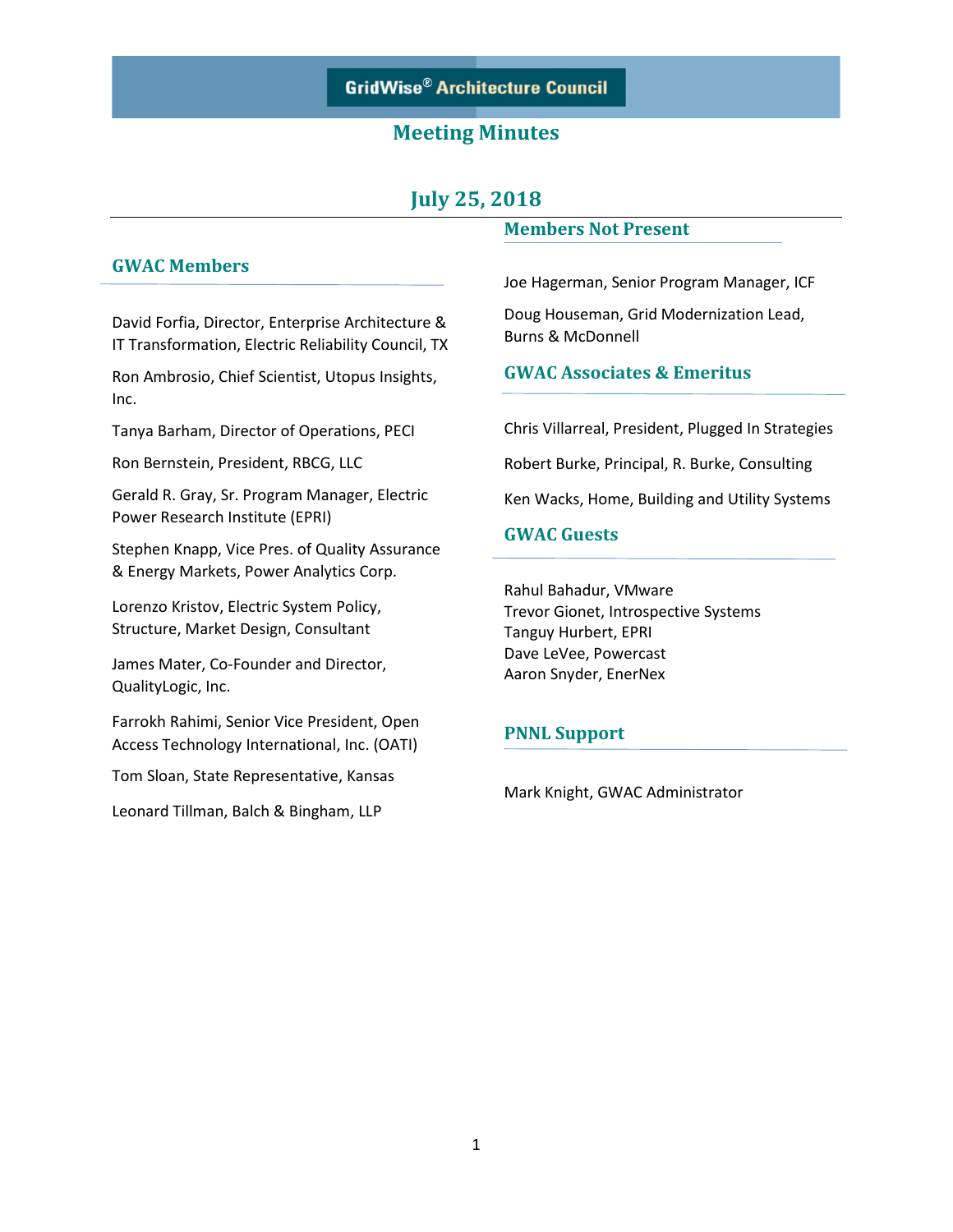# **July 25, 2018**

### **GWAC Online Meeting**

Mark Knight opened the meeting and gave an overview of the meeting agenda.

Mark noted that the May minutes have been distributed to the Council. Farrokh Rahimi had sent in a correction which has been made. David Forfia asked if there was a motion to accept the May minutes with the correction by Farrokh. Tom Sloan gave the motion and Farrokh Rahim seconded the motion. David asked for approval by the council and the minutes were unanimously approved and will be added to the meeting records.

Chris Villarreal noted four upcoming regional meetings hosted by state commissions to talk about Grid Architecture, which DOE GMLC labs are involved in. They will be Sept. 12 for the Georgia PSC SE region, Sept. 27 for the Indiana Utility Regulatory Commission in Indianapolis for the Midwest region, San Francisco for the CA PUC Oct. 16, West region, and Nov. 7 in Warwick RI for NE region. These are open to the public, and NIST, NARUC and state commissions are coordinating. Input and feedback for NIST regarding the Interoperability Framework are requested. There will be a two day meeting on the Framework on Nov. 13, 14 or 12, 13, not sure. The framework will be addressed on Day 1, Day 2 is Cyber Security.

#### **Action: Chris will send an email out to the GWAC list.**

### **Review Action Items**

Mark Knight reminded GWAC participants to let him know in advance if you will miss any GWAC meetings.

Mark noted that he has created a list of upcoming meetings and GWAC participants are noted as well as speaking opportunities relevant to GWAC participants.

Mark has added Robert Burke to the GWAC Smart Building white paper effort.

### **GWAC Related Conferences and Events**

- IEEE PES General Meeting, August 5-9, 2018 Portland, OR
- ISO/IEC Tysons Corner, VA, Sep 24-28
- World Engineering Summit, Charlotte, October 17-19
- GWAC / Grid 3.0 Resilience Workshop, DC, Oct. 30 31, 2018
- POWER-GEN International, Orlando, FL, December 4 6, 2018
- ASHRAE Winter Conference, Atlanta, GA, Jan 12-16, 2019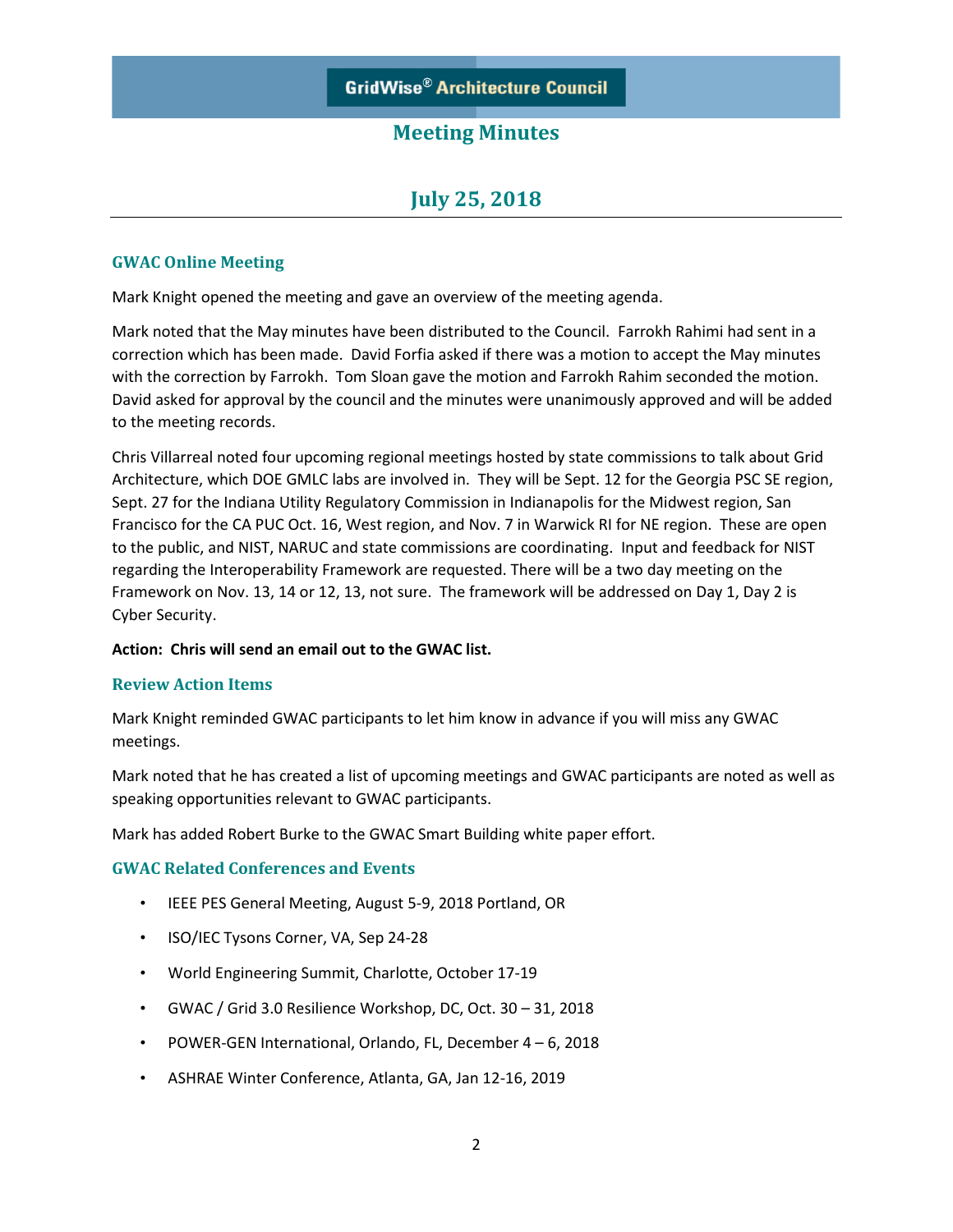## **July 25, 2018**

- Smart Energy Summit, Austin, TX, Feb. 18 20, 2019
- DistribuTECH, New Orleans, Feb 4 7, 2019
- IEEE ISGT, Washington DC, Feb. 18 21, 2019

James Mater also noted that there are three upcoming conferences that he is involved in; Solar Power International in Sept (SEPA), Sept. 24 – 27, 2018, James has two papers there, and another one hosted by CEATI on Oct 2, 3 - the Anaheim Smart Grid Conference, James is presenting there also. The 5<sup>th</sup> Annual Demand Response and Distributed Energy Resources in Oct. 16 – 17 in Costa Mesa, CA; James will have a DER panel on communications and interoperability. And lastly, the Smart Grid Northwest Conference, Grid FWD, in Vancouver BC, Oct 10 and 11, 2018.

Mark asked that James send him a quick email. Mark can ask Bryce about Smart Grid NW.

### **Action James Mater to send an email about the meetings with links to Mark Knight**

Mark is looking for GWAC panel ideas for who should be on the panel for the ASHRAE Winter conference in Atlanta GA, Jan. 14 - 16 2019. The panels will close at the end of August but abstracts are due this week. Mark will need ideas for a good panel and who to put on it. Mark should be at the conference, Ron Bernstein may be there, not certain.

David Forfia suggested that we do something around buildings, and DER integration - Mark will look into it.

### **Action: GWAC meeting participants if you have ideas please email ideas to Mark**

### **Mark: Look into David's suggestion (NASPI, Linked in)**

### **Recap of TESC18**

We had 125 attendees with many GWAC members. The tutorial was standing room only. Attendees were from five continents. Mark Knight received good lots of good feedback and observed a lot of networking during breaks.

Ron Bernstein has created a website that houses all the conference presentations as well as audio files of the speakers for both TESC17 and TESC18:<http://www.rb-cg.com/GWAC/>

David Forfia noted that SEPA worked very hard to make TESC18 a success this year, its first time on the east coast. He urged all TESC18 GWAC attendees to be sure and say thank you to their SEPA contacts for hosting this year's conference. He also noted that if SEPA can collect registration fees from those who arrived on site without previously registering it will make the difference in a profitable conference or not. SEPA was not able to collect funds at the meeting but took business cards. If you know someone who has not yet paid please encourage them to do so soon. Mark or David can help get them in touch with the right SEPA contact to do so.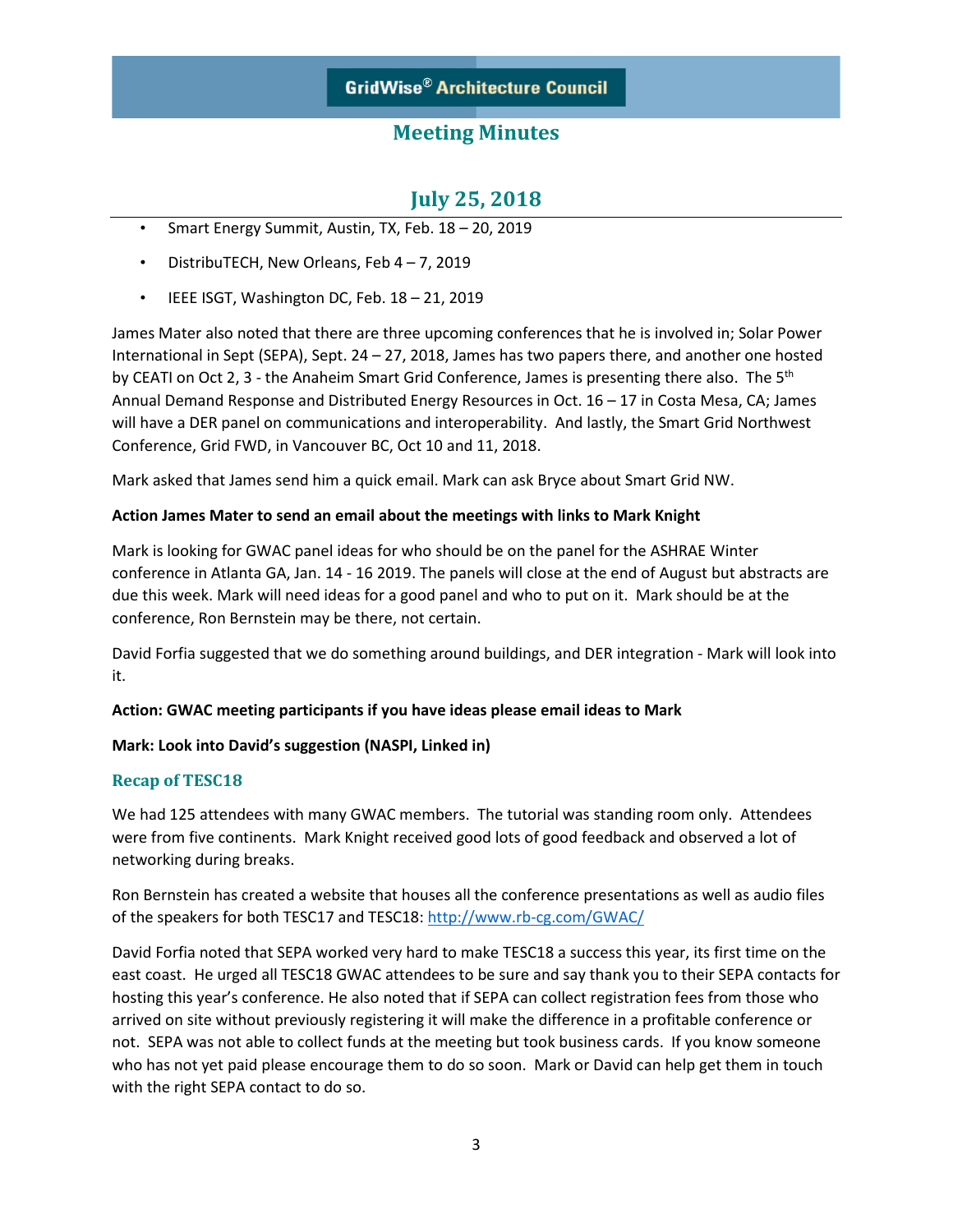## **July 25, 2018**

Mark Knight noted that a GWAC article that will appear in Public Utilities Fortnightly (PUF); Five characteristics of a natural monopoly by Mark Knight and Tom Sloan.

Mark noted that the Grid Evolution Summit was held in July. Mark lead a SEPA Transactive Energy working group face to face meeting, on the last day of the conference, starting at 8:00am. Turnout was impressive with 55 attendees. The meeting held a policy panel with EEI, NARUC, NRECA and NYSSGC. Kerry Worthington with NARUC was the panel moderator. This SEPA working group is working on papers on TE and blockchain and also a TE conceptual model. Mark will circulate the drafts of these documents for review by the GWAC once they are ready.

### **Action Mark: When SEPA drafts are ready circulate to the council.**

SEPA organizers of the Grid Evolution Summit have talked to David Forfia and Mark Knight about doing both a panel and a half day or full day workshop at next year's conference, both on Transactive Energy. For the half day workshop we would probably tap the people who helped put on the TESC18 tutorial which would be Tanya Barham, Ron Bernstein and Ron Melton. We have agreed to help out with a workshop of a yet to be determined duration.

David noted that next year's SEPA GES event will have a change of venue to the Grand Hyatt Hotel. David also noted that the SEPA working group at the Summit that Mark mentioned a few minutes ago had actually close to 100 attendees at the start of the meeting until a session on electric vehicles began and then several left but many of them stopped David later on to say how interested they were in Transactive Energy and they wished they could have stayed longer.

Regarding the future of the TESC, Mark and David have met with SEPA and they will not be partnering on this conference in the future. SEPA is interested in having it as a track within the Grid Evolution Summit but GWAC feedback favors keeping the meeting as a standalone event.

Mark noted the excellent working relationship that the conference had with SEPA throughout this year's conference.

Mark and David are talking with contacts at IEEE as a potential partner for next year's conference. Also Mark will be talking with SGNW about moving back to Portland Oregon next year. Also MIT has contacted Mark three times to say how much they enjoyed helping to host the conference this year and they have proposed hosting it next time at the Sloan business school in 2019.

University of Minnesota has expressed interest in hosting TESC19.

Tanya Barham asked about Arizona as a location given their newly passed legislation or Univ. of Minnesota given their interest in the past. Mark said that might be a mutually beneficial tie in if a group would step up as a potential host. She also noted that were the conference in Minnesota we might find support from the Wisconsin Energy Institute located in Madison, Wisconsin and also the Institute for Local Self Reliance.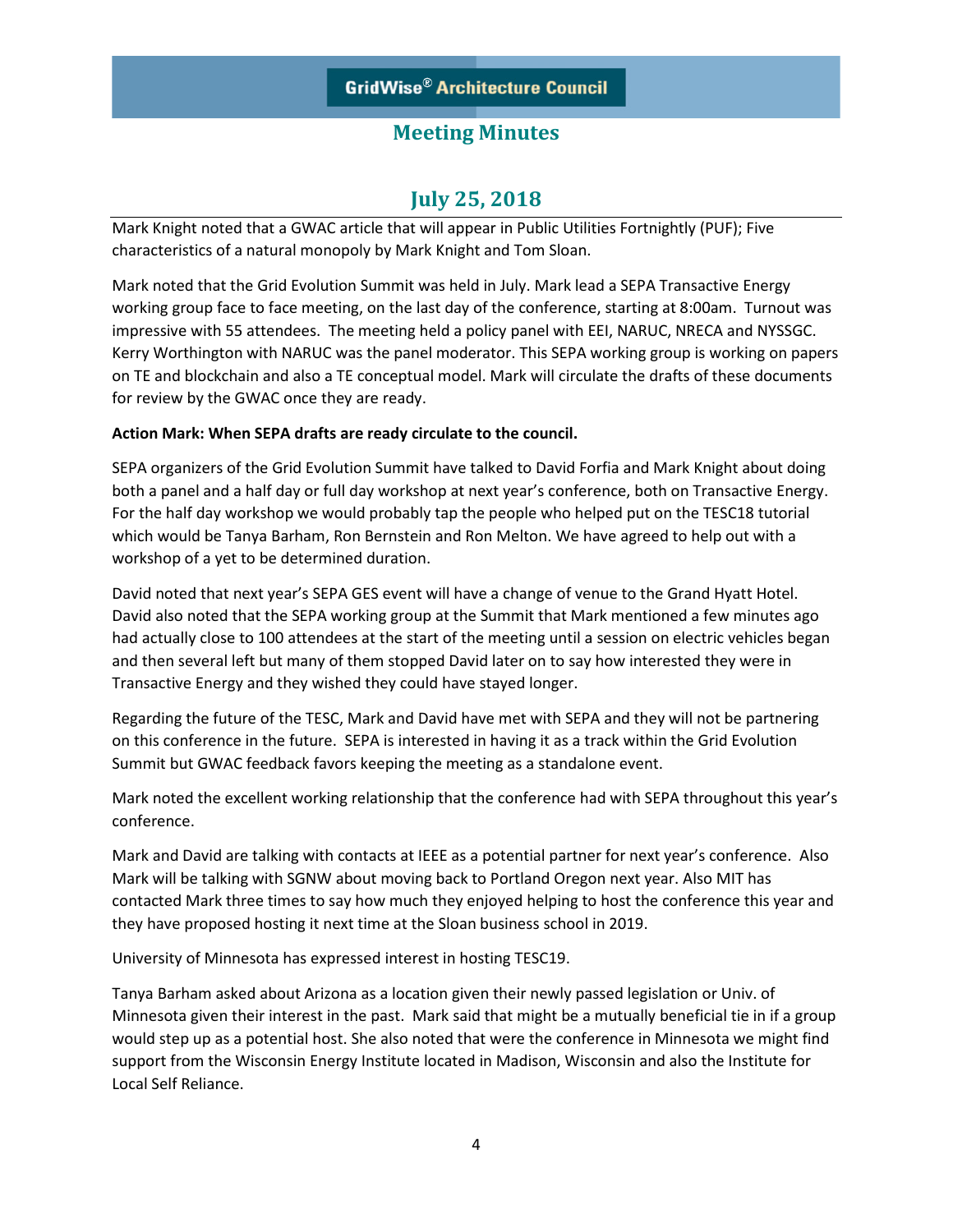# **July 25, 2018**

Chris Villarreal also suggested that there are several large companies located near Minneapolis such as Siemens, Honeywell and Eaton to name a few.

David Forfia noted that we need to act now to get some decisions made and narrow the field to a couple of choices to give us time to find not only a location but also a partner who can do the contracting portion that the GWAC cannot do. He stressed the need for urgency on this, and he suggested that we have this by the September meeting.

Chris Villarreal suggested that if Arizona was the choice, that we look at March or April due to the high summer temperatures. He agreed that we should pick a location and start targeting soon.

Tanya and Chris talked a bit more about Minnesota. Mark noted that hotel costs would be very reasonable. Tanya was very excited about Minnesota and thought we could get good support from Ellen Anderson again with Univ. of Minnesota, and that there was a lot of interest in the TESC18 panel that she hosted.

Ron Bernstein noted that all of the TESC18 slide decks and audio files are now on line, SEPA has sent out the link. He suggested that speakers put a link to their talk and audio on their linked in profile to help get a bit more promotion going.

**Action Mark: Check out the TESC18 files that Ron Bernstein created. Also contact Rachel Henderson so that she can send the link to everyone on her list.** 

### **Action: Mark Add the RCBG link to the minutes regarding TESC18 materials.**

Leonard Tillman noted that Arizona might also be a good choice if we can find a relevant sponsor. They are doing something no one else is doing right now. He would like Arizona as well as Minnesota to stay on the list.

Mark noted that he is still working with IEEE as a possible sponsor. He wants to be sure that we have other options in case they don't come through.

David Forfia summarized; Minnesota in late spring or early summer, Arizona in the fall, and IEEE are the three options that are going through.

David noted we could also tag team after the South by Southwest conference in Austin (the Energy Thought Summit, a 4 day event.) The hotel blocks would be already set up and we might be able to piggy back off that. We would need to team with the ECS team. The cons are it would be a short cycle. He thought it would be tough to squeeze in by March 20. It seems like it would be a struggle with the limited timeline and a volunteer team.

Farrokh thought that the Minnesota option might go well since Massoud Amin is in charge of IEEE Smart Grid Operations committee. If IEEE wants to partner and if U MN is available to host, that might be a good combination.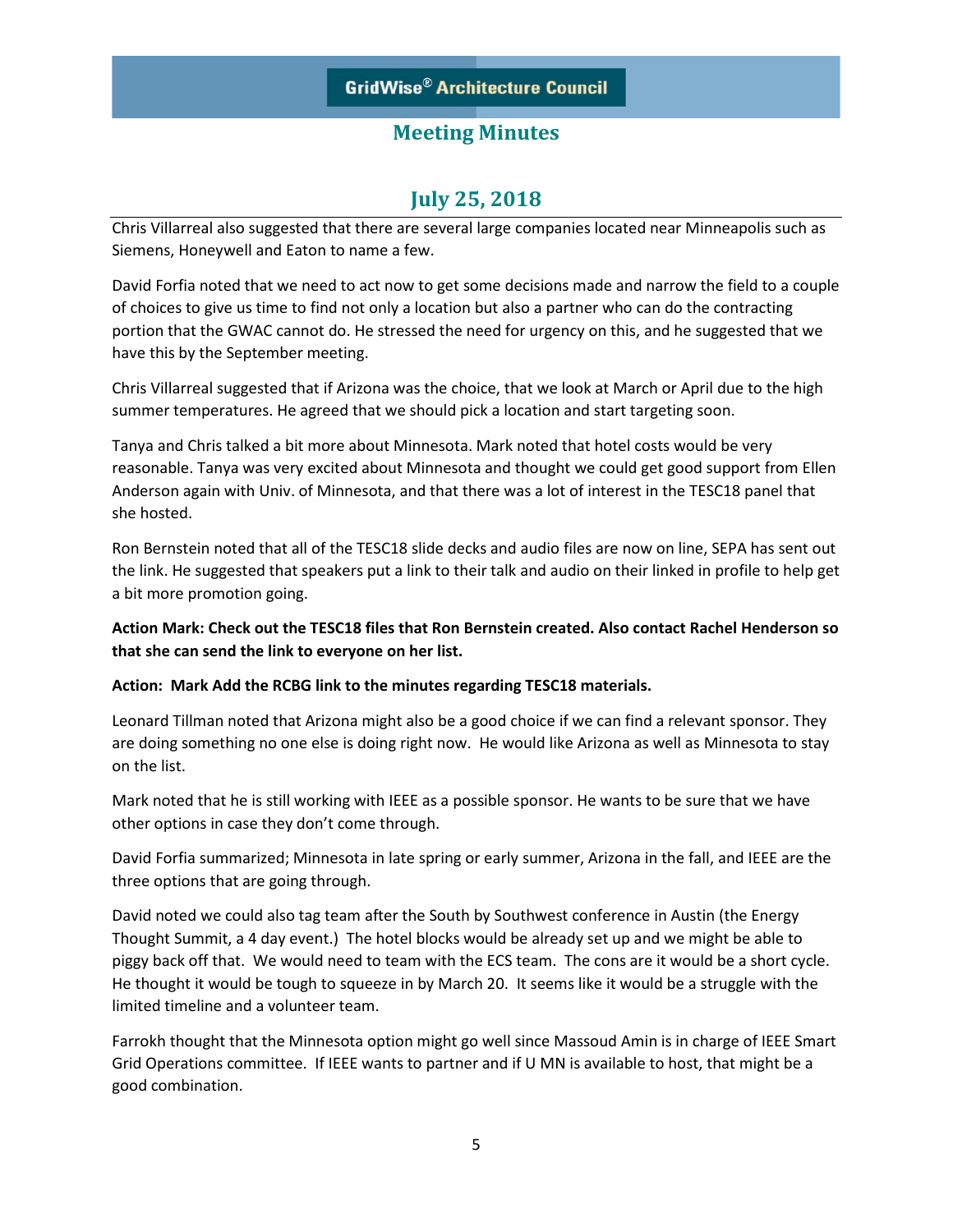## **July 25, 2018**

Mark agreed, but he had reservations because IEEE is very large and moves rather slow. This could be an option but we need to have alternatives.

Ron Bernstein asked if SEPA could share their metrics from this last conference to influence other potential partners.

Mark said we don't have those metrics yet but we do know that it's borderline if the conference was in the black based on if all attendees, including the walk-ins, pay their registrations.

Tanya thought we could find academic partners that want to show thought leadership, they might not be concerned about staying in the black. Mark noted that U of Minnesota could provide a low cost facility. At MIT the auditorium was fairly expensive.

### **Action Mark: look into the combination of University of Minnesota and IEEE.**

### **TE Framework Update**

Mark Knight is feeling pretty good about it. Lorenzo, Farrokh, Doug, Chris and Leonard have put some drafts together and they are looking pretty good, Mark will pull it all together then send it back for feedback. Mark discussed architecture top down and bottom up with Gerald Gray at the TESC18 and there is a feedback loop that can benefit design. We need to take a high level look at things. They talked about a diagram.

We want to have our updated draft completed by the end of September. Gerald Gray thinks it won't be easy but it's doable. The impact assessment is always tough. This could be a trigger for an architectural review if you have a technology change. He has some ideas for it. Gerald Gray sent a rewrite of his section on guiding principles to Ron Ambrosio. Ron said he has it but he hasn't updated the draft yet but he has looked through it. When we get back into the calls to update, he would like to review it with the same 4.3 team.

Chris Villarreal is making edits to 4.1 and will combine this with Leonard's and get it back to Mark.

### **Action Mark: set up a meeting with Ron Ambrosio, Gerald Gray and others from that team.**

Mark announced the GWAC F2F and Grid 3.0 Resilience workshop will be Oct 30 and 31 at the NEMA offices in Rosslyn office just outside of Washington DC. It will start midday on the 30<sup>th</sup> and continue to the 31. We have a room for both days. GWAC members will be able to attend the Resilience portion but otherwise attendance is somewhat limited. On the morning of the  $30<sup>st</sup>$  we will have a face to face meeting and the next day and a half will be the Resilience workshop. We will work on the Framework. Day 1 afternoon (for the Resilience workshop) will get everyone on the same page and then we will have discussion sessions. If we get enough GWAC members we can keep our offline discussions going as well into the evening.

Ron Melton, Ron Cunningham and Mark Knight talked at the Grid Evolution Summit about the Resilience Workshop agenda. Mark noted that there is no registration needed for GWAC members. Grid 3.0 is a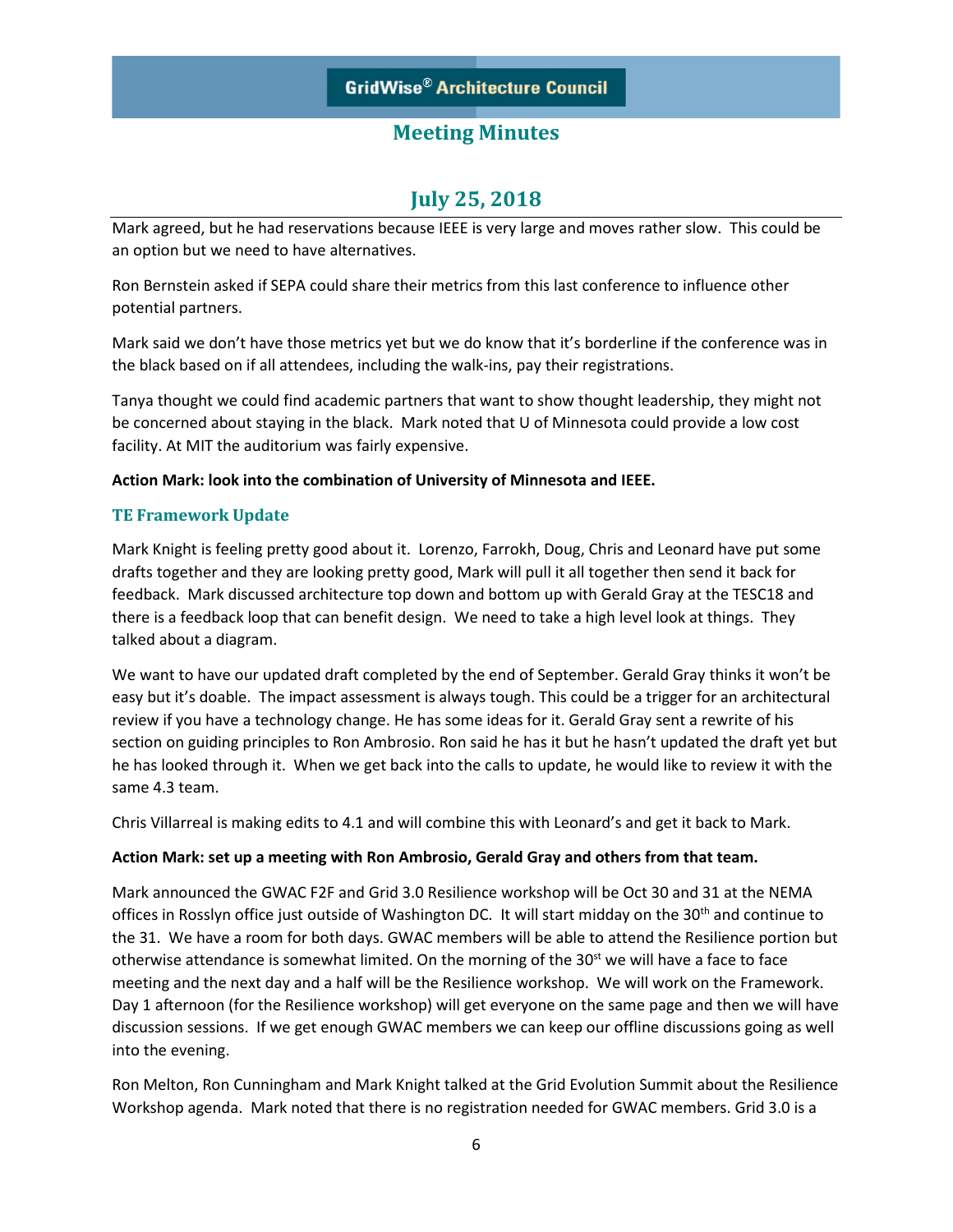## **July 25, 2018**

loose alliance of industry thought leaders and organizations. The GMLC and national labs are involved, but it's on an informal level. The address for the NEMA office is 3200 17<sup>th</sup> Street North, # 900, Arlington, VA 22209. It is only 3 MTA stops from National Airport, near the metro. Key Bridge Marriott is close and several other hotels.

### **Action Mark: Find out if we can use the NEMA Hotel rates. Mark will add the address to the agenda.**

### **GWAC Associate Nominations**

Mark Knight noted that July is the month where GWAC members can nominate for GWAC associate status. We have had a lot of email threads about this year's nominees. We have nominations so far, but we have a few days left if anyone still wants to nominate new associate members. We have a solid list of candidates and plenty of enthusiasm.

### **Action: Mark will be putting a list together and arranging an online vote for associate GWAC members**

### **GWAC White Papers Progress**

Smart Buildings as Transactive Hubs: Ron Bernstein, Gerald Gray, Joe Hagerman, Phil Davis, Ken Wacks, Robert Burke.

Status: emails have been exchanged, plans are taking shape

Valuing Control in a TES / Economic evaluation metric for TES: Stephen Knapp, Farrokh Rahimi, Dave LeVee, Rahul Bahadur

Status: Need to plan scope and title

Mark noted that the Smart Buildings as Transactive Hubs papers is underway. The Valuation paper is still not really taking shape.

Mark is hoping to have a leader who can organize the calls for each paper.

Stephen Knapp agreed that the Valuation group, himself, Farrokh, David LeVee and Rahul Bahadur, they should go ahead and move forward and then start the process as an end of 2018 process. Mark will work with Stephen to come up with a title and then the group can work on the scope. Mark got some suggestions from Ron Bernstein and Joe Hagerman. Mark said he would be willing to lead it at first and Stephen said it's ready to move forward without any issues.

Ron Bernstein agreed that now is also a good time to move on the Smart Buildings piece. This topic could be valuable for the AHR ASHRAE meeting. Mark agreed that these papers will be good topics for GWAC sponsored panels. We can get these to Kim at AHR and these can be the background for the GWAC panels. We could have them as handouts for those panels.

Ron Bernstein said AHR will be in Atlanta in January 2019 and speakers will be needed, maybe some of the panel members would be interested.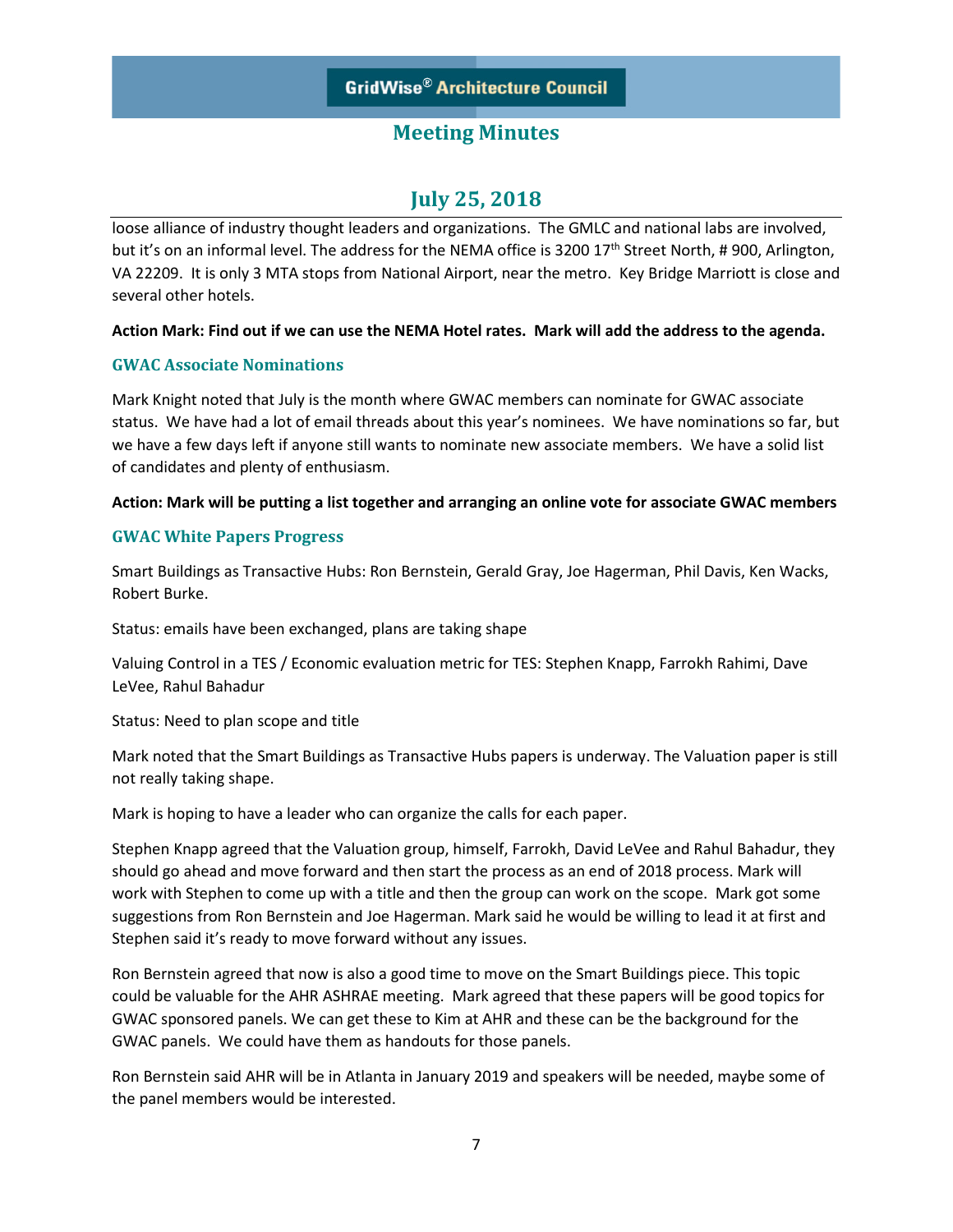## **July 25, 2018**

#### **EBC Proposed MOU with GWAC**

Mark Knight noted that the blockchain session at TESC18 was moderated by Tony Giroti, a GWAC Emeritus member. Tony has started up an Energy Blockchain Consortium (EBC). Tony has asked David Forfia and Mark Knight about an MOU with GWAC. They have asked if GWAC would do an MOU with the energy consortium. Mark is still trying to figure out if this is a good fit for GWAC. GWAC has had an MOU with Gridwise Alliance, SEPA and SGIP in the past. Ward Camp is also looking at this with Tony.



Mark read through the MOU areas that were proposed by EBC, noting that while some points are relevant to what the GWAC does, some areas were outside of the mission of the GWAC. Collaborating with them might be useful but it's not certain that an MOU is needed. Mark and David are interested in what the GWAC members think about it.

IEEE has a Standards group 2418 that Gerald Gray is participating in, IEEE has a broader view of blockchain certainly in the energy domain, and transactive energy use case is of some interest.

GWAC does not want to back a specific implementation approach for TE/blockchain. Ron Ambrosio commented that GWAC doesn't want to imply a firm endorsement of blockchain simply by having an MOU. He is not sure how valuable an MOU is to the council, it is probably more valuable to the EBC.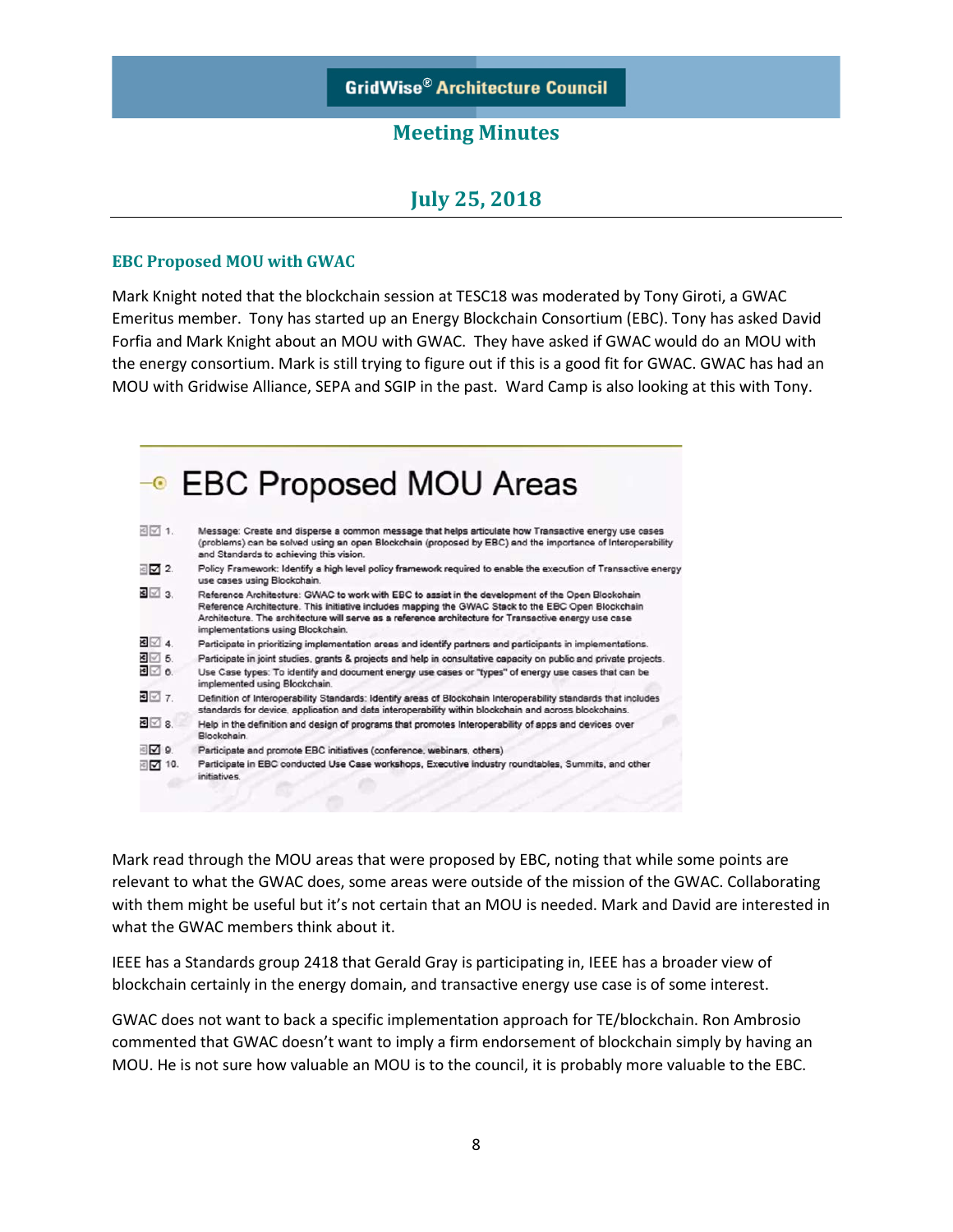## **July 25, 2018**

Ron Bernstein noted that he has done a lot of MOUs with his groups and he always looks for a balance. He feels they would have a benefit from the GWAC's association with the DOE without much value to the GWAC.

Farrokh Rahimi feels energy blockchain is not yet well defined. There is a lot going on with it, maybe GWAC could help define what is meant by Energy Blockchain.

Lorenzo Kristov also noted the lack of definition and the use case discussion, which GWAC discussed at a meeting last spring to better define the TE use cases and draw up examples in some detail. We didn't get far enough in that exercise to even know if blockchain is a valuable tool for keeping those use cases. He concluded that Blockchain with regard to energy is a fuzzy concept at this point and he doesn't really see a lot of value for GWAC with the EBC MOU.

Mark Knight thought we can work with them but that an MOU is not needed, although energy blockchain is an interesting area. EBC will have a conference the same week as the Grid 3.0 workshop. Mark Knight and David Forfia have been invited to speak.

### **News from Arizona**

Regarding the news from Arizona Mark Knight provided a link, below, which explains how they are opening the first US transactive energy docket. Mark said link is a short article, well worth the read. He noted that if GWAC doesn't end up in Arizona for the TESC19 then we should try to get someone from Arizona on a panel or involved in the discussions.

Arizona regulators open first US transactive energy docket[: https://www.utilitydive.com/news/arizona](https://www.utilitydive.com/news/arizona-regulators-open-first-us-transactive-energy-docket/527900/)[regulators-open-first-us-transactive-energy-docket/527900/](https://www.utilitydive.com/news/arizona-regulators-open-first-us-transactive-energy-docket/527900/)

The Arizona Commission on Monday, July 16 opened the nation's first state regulatory docket expressly focused on transactive energy at the request of Commissioner Andy Tobin.

### **Request from GWAC Associate Mark Paterson**

Mark Paterson, GWAC Associate had sent out a link to a newly published document by the Australian Energy Market Operator, entitled, "Open Energy Networks," to the extended council about a week ago. He is interested in receiving any observations or suggestions from GWAC members. Anyone on the call is welcome to contact him. They are looking at ways to integrate DER in the Australian system better and are also looking at including DSO. Mark Knight had trouble finding the document on the website. If you are interested we can contact Mark Paterson directly for a copy. Here is the link that he had sent: <https://www.energynetworks.com.au/>

### **GWAC Liaison Reports**

Mark Knight noted the current GWAC Liaison Reports by organization:

SEPA – David Forfia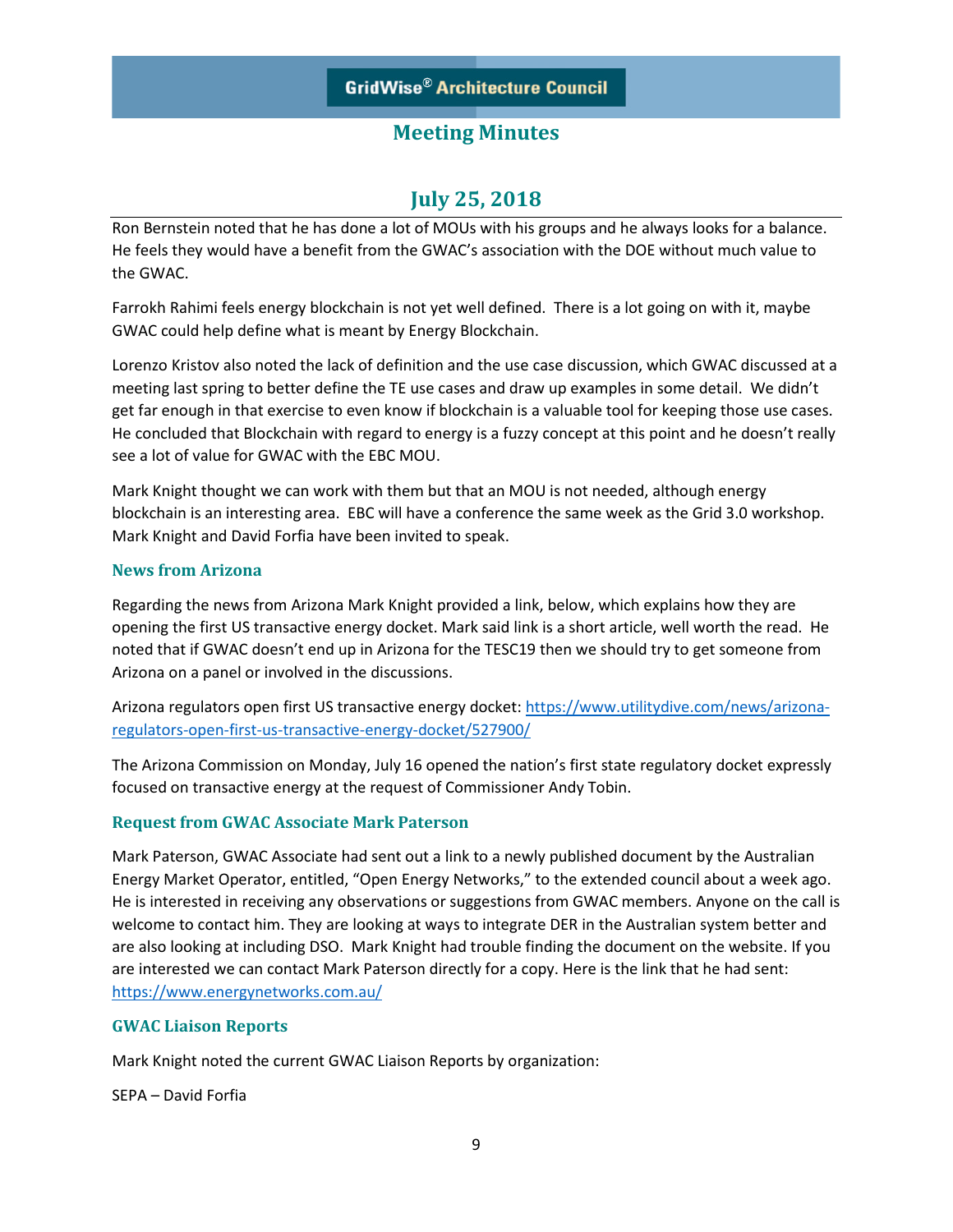## **July 25, 2018**

NIST – David Wollman ASHRAE / Buildings – Ron Bernstein ISO / IEC – Ken Wacks EPRI – Gerald Gray IEEE – Doug Houseman Others – (need to maintain a formal list of liaisons)

GWAC current Liaison role from the bylaws:

*A Liaison services a coordination and communication role between the GWAC and outside organizations. Liaisons represent the interests of their respective outside organizations to the GWAC and reciprocally are expected to represent the activities and decisions of the GWAC back to their organizations. Liaisons between other organizations are ex-officio members, though such positions can be filled by GWAC members. People holding liaison positions are nominated and so recognized by a vote of the GWAC.*

Mark Knight discussed the liaison role for GWAC which is outlined in the bylaws. The liaisons are considered exofficio GWAC positions and this group cannot vote but they are GWAC members. They represent the interest of their organization. Mark noted some of the organizations that could be represented. Mark suggests that we create a formal list of liaisons and vote on them. Mark asked Ron Ambrosio if he knew more about this. Ron Ambrosio said that Ron Melton and Steve Widergren might remember this. Ron Ambrosio doesn't remember anything like this other than having liaison contributions in the meeting agendas. Mark thought that having a blockchain liaison role might be better than having an MOU with EBC. It might be a good way to form a mutually beneficial relationship. Both Ron Ambrosio and Ron Bernstein thought this might be a good idea.

Ron Bernstein suggested adding an ANSI liaison for smart grid standards development and he could put his name in for it as a representative from LonMark International.

Aaron Snyder suggested adding UCAlug, an international users group.

Ken Wacks has been asked to be a volunteer liaison regarding international standards. Mark suggested that if Ken wants to keep doing that we can perhaps formalize it according to the bylaws.

Ken also noted that the next semi-annual meeting of ISO/IEC JTC 1/SC 25, developing international standards for home and building automation (including energy management), will be held September 24-28 in Falls Church, Virginia (near Washington, DC).

The meeting agenda includes standards for cyber security protection embedded in a gateway and energy management in apartment buildings.